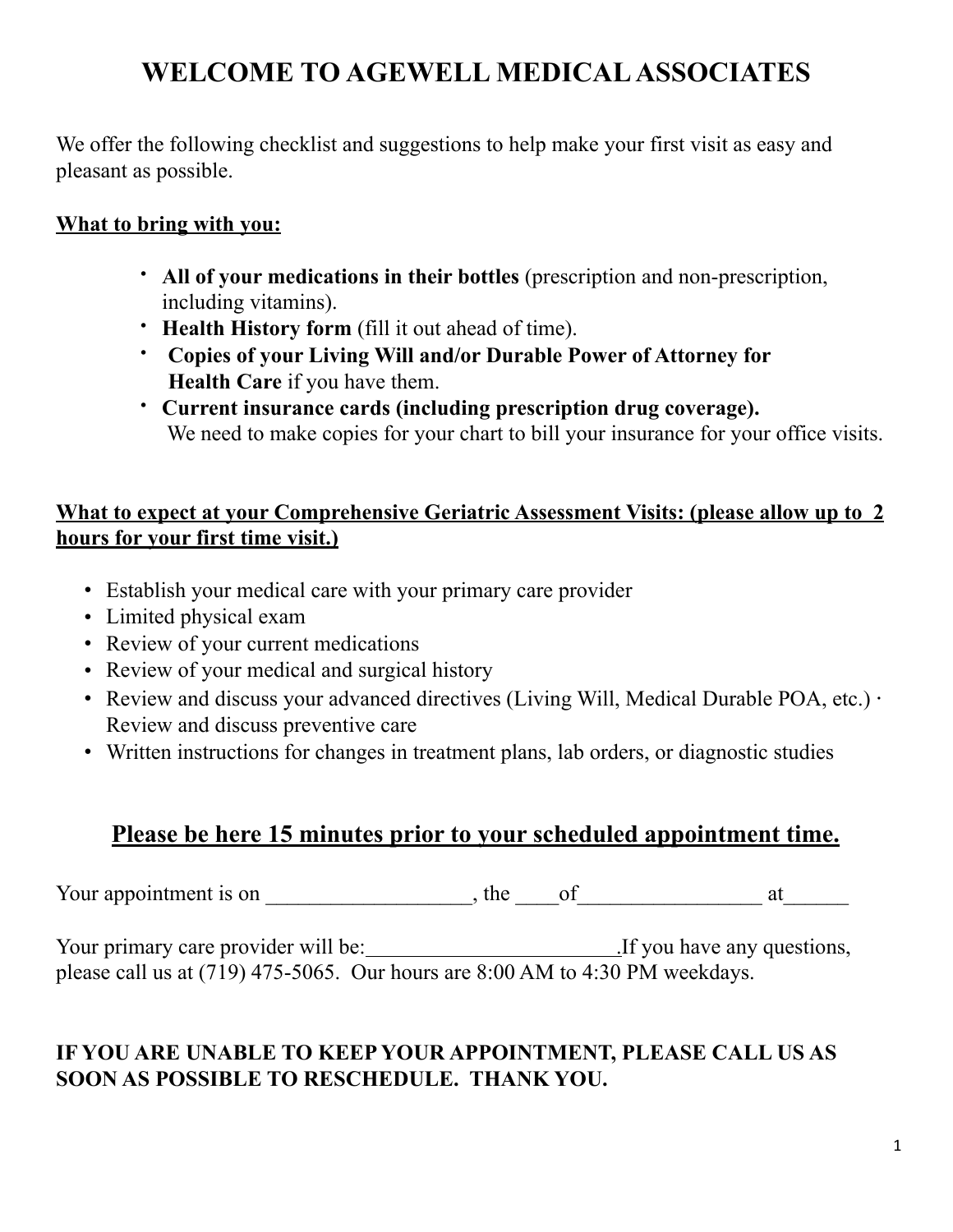# **SENIOR HEALTH HISTORY**

| $\textbf{NAME:}\n \begin{tabular}{c c} \hline \textbf{NAME:} & \textbf{M1} \end{tabular}$                                                                                                                                      |      |             |                                                         |
|--------------------------------------------------------------------------------------------------------------------------------------------------------------------------------------------------------------------------------|------|-------------|---------------------------------------------------------|
|                                                                                                                                                                                                                                |      | Last        |                                                         |
| TELEPHONE NUMBER: ____________________                                                                                                                                                                                         |      |             |                                                         |
| <b>PHYSICAL</b>                                                                                                                                                                                                                |      |             |                                                         |
| <b>Street</b>                                                                                                                                                                                                                  |      | <b>City</b> | <b>Zip Code</b>                                         |
| <b>BILLING</b><br>ADDRESS:                                                                                                                                                                                                     |      |             |                                                         |
| (If different from above: Street                                                                                                                                                                                               |      | <b>City</b> | <b>Zip Code</b>                                         |
|                                                                                                                                                                                                                                | SSN: |             |                                                         |
| <b>MARITAL STATUS: Married Single Divorced/Separated Widowed</b>                                                                                                                                                               |      |             |                                                         |
| CURRENT LIVING ARRANGEMENTS (i.e. own home, assisted living, etc.): ___________<br><b>EMERGENCY CONTACT NUMBERS:</b>                                                                                                           |      |             |                                                         |
| Name: Name: Name: Phone: Name: Name: Name: Name: Name: Name: Name: Name: Name: Name: Name: Name: Name: Name: Name: Name: Name: Name: Name: Name: Name: Name: Name: Name: Name: Name: Name: Name: Name: Name: Name: Name: Name: |      |             |                                                         |
|                                                                                                                                                                                                                                |      |             | Cell:                                                   |
| Name: Name: Nelationship: Nelationship: Nelationship: Nelationship: Nelationship: Nelationship: Nelationship: Nelationship: Nelationship: Nelationship: Nelationship: Nelationship: Nelationship: Nelationship: Nelationship:  |      |             |                                                         |
|                                                                                                                                                                                                                                |      |             | Cell:                                                   |
|                                                                                                                                                                                                                                |      |             | Phone: $\frac{1}{\sqrt{1-\frac{1}{2}}\cdot\frac{1}{2}}$ |
| PHARMACY NAME AND LOCATION:                                                                                                                                                                                                    |      |             |                                                         |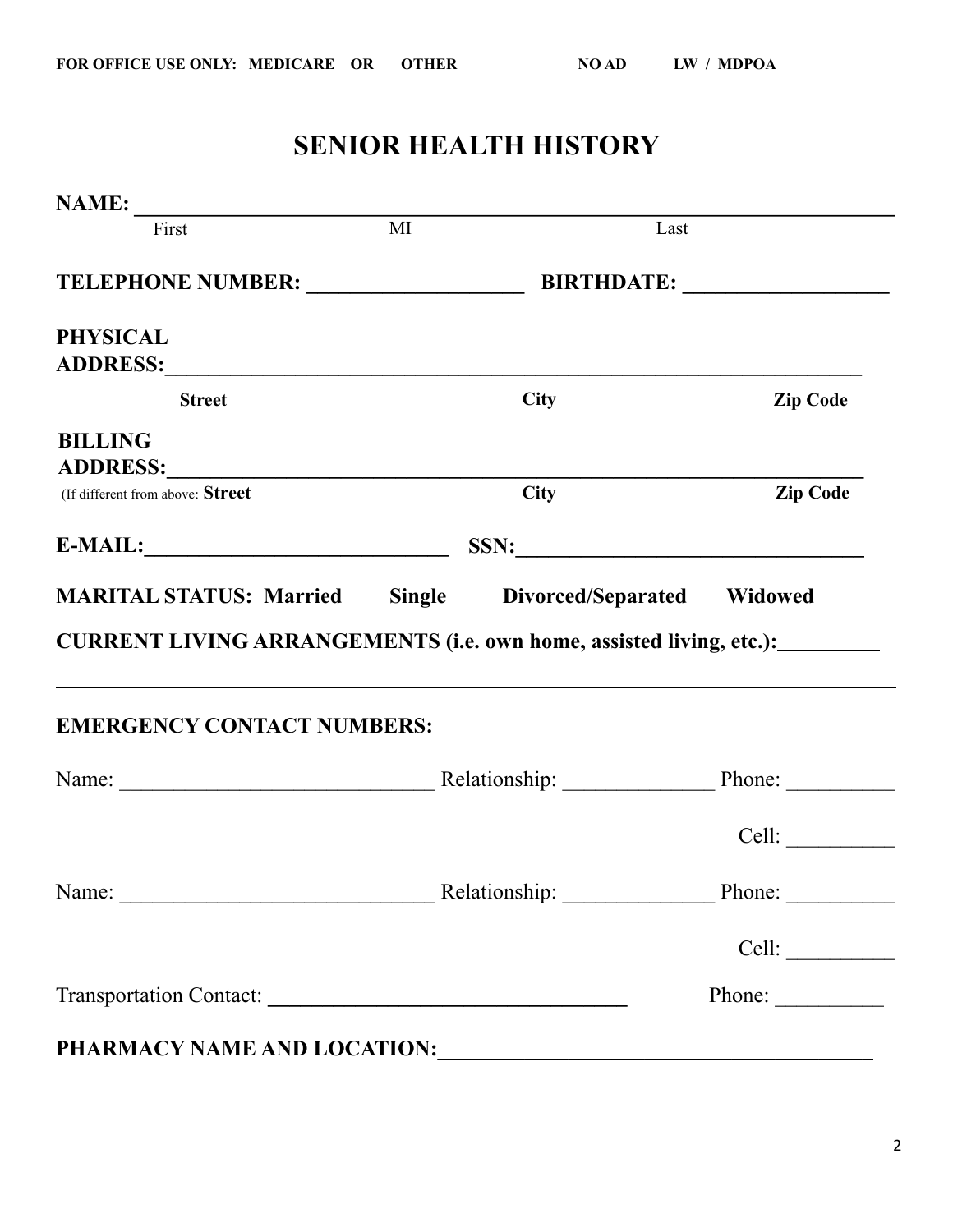# **AGEWELL MEDICAL ASSOCIATES SENIOR HEALTH HISTORY**

### **Race:**  American Indian or Alaska Native  $\mathcal{L}_\mathcal{L}$ Asian  $\frac{1}{2}$ **Black or African American**  $\frac{1}{2}$ Native Hawaiian or Other Pacific Islander  $\frac{1}{2}$ White  $\frac{1}{2}$ Prefer not to give  $\mathcal{L}_\mathcal{L}$ **Ethnicity:** Hispanic or Latino  $\frac{1}{2}$ Not Hispanic or Latino  $\frac{1}{2}$ Prefer not to give  $\frac{1}{2}$ **Primary Language: (Choose 1)** English  $\frac{1}{2}$ French  $\mathcal{L}_\mathcal{L}$ German  $\frac{1}{2}$ Japanese  $\frac{1}{2}$ Mandarin  $\frac{1}{2}$ Russian  $\frac{1}{2}$ Spanish  $\frac{1}{2}$ Name:\_\_\_\_\_\_\_\_\_\_\_\_\_\_\_\_\_\_\_\_\_\_\_\_\_\_\_\_\_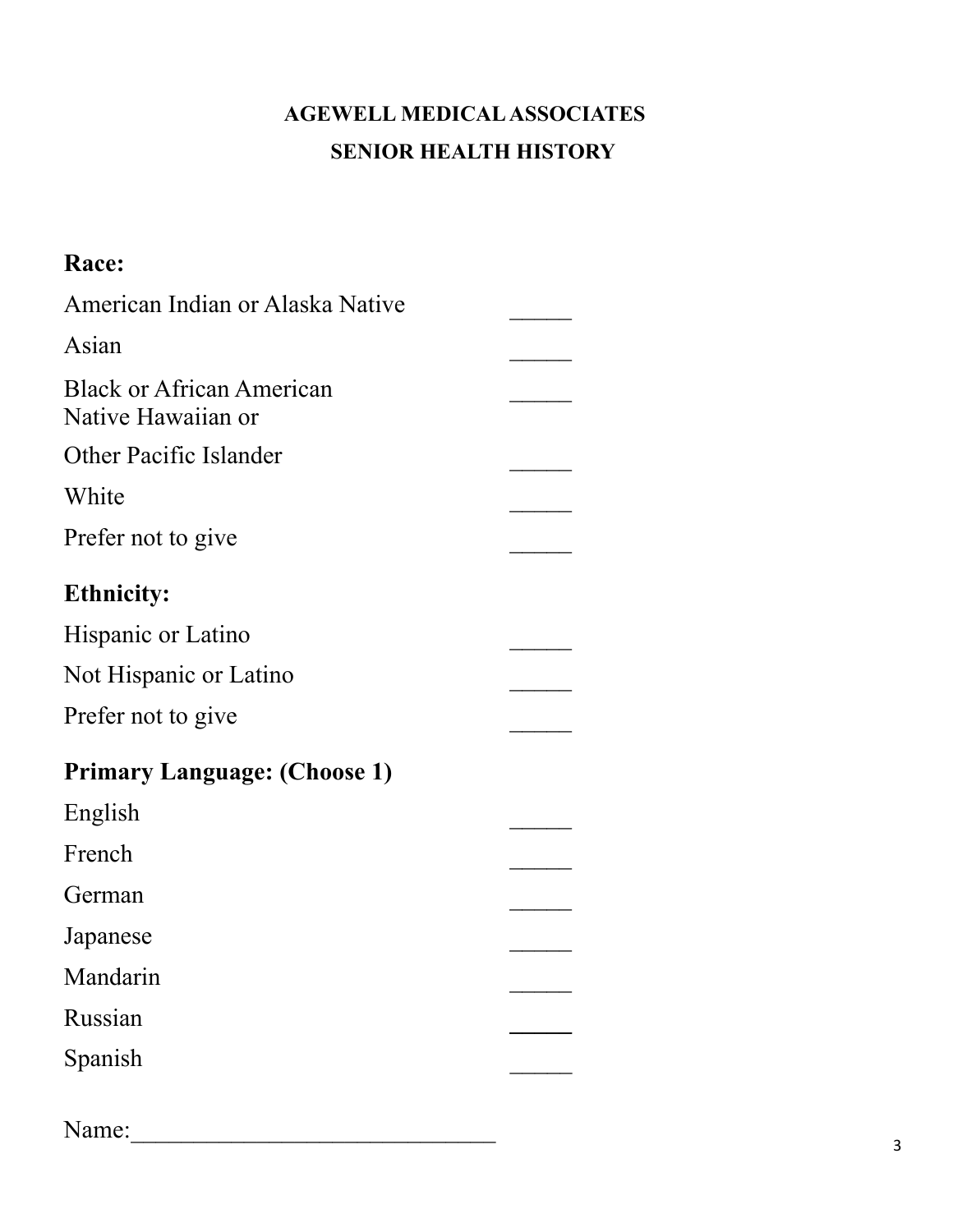## MEDICAL / SURGICAL/ HOSPITALIZATION HISTORY

#### HAVE YOU BEEN TOLD THAT YOU HAVE DIABETES OR ELEVATED BLOOD SUGAR? Y N

<u> 1989 - Johann Barbara, martin din Barbara, martin din Barbara, martin din Barbara, martin din Barbara, martin</u>

#### If you answered YES to the question above, please answer questions 1 through 4

- 1. DATE OF LAST A1C TEST (IF KNOWN):
- 2. RESULT OF LAST A1C:
- 3. DATE OF LAST DIABETIC EYE EXAM:
- 4. WHERE DONE:

### DO YOU CHECK YOUR BLOOD SUGARS? Y N HOW OFTEN?

#### **MAJOR MEDICAL PROBLEMS:**

PAST SURGERIES (INCLUDE DATES/YEAR)

**HOSPITALIZATIONS FOR SERIOUS ILLNESS:**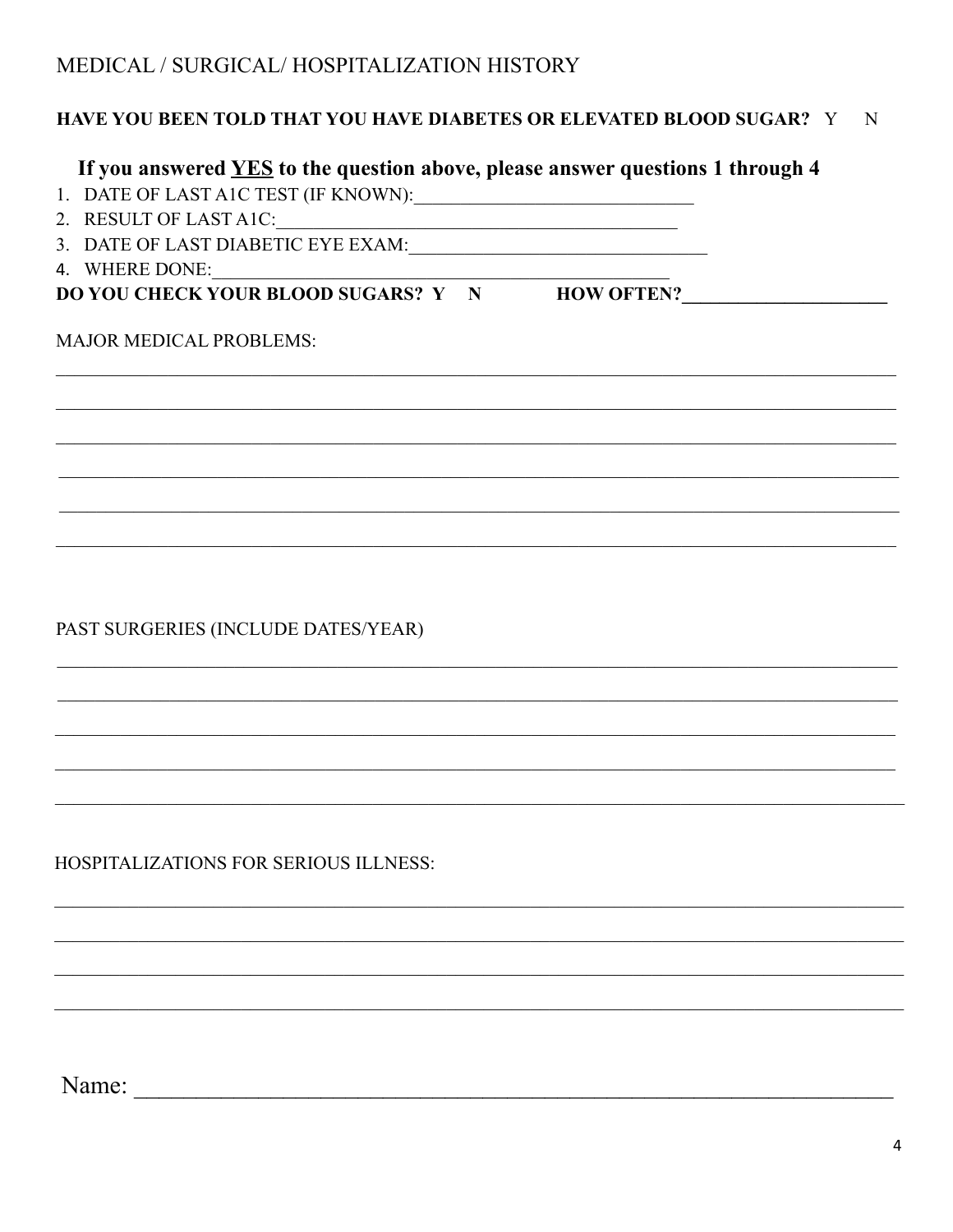#### NAMES OF OTHER PROVIDERS INVOLVED IN YOUR CARE

| <b>NAME</b> | <b>SPECIALTY</b> |
|-------------|------------------|
|             |                  |
|             |                  |
|             |                  |
|             |                  |
|             |                  |
|             |                  |
|             |                  |
|             |                  |

#### HAVE ANY OF YOUR CLOSE RELATIVES HAD ANY HEALTH CHANGES? YES / NO (PARENTS, SIBLINGS, CHILDREN)

#### IF YES PLEASE LIST BELOW:

DO YOU OR HAVE YOU EVER USED:

TOBACCO Y/N

IF YES , THEN HOW MUCH DID YOU USE AND FOR HOW LONG?

**YEAR QUIT** 

ALCOHOL Y/N

IF YES, HOW MUCH DO YOU DRINK AND HOW OFTEN?

#### ARE YOU WORRIED ABOUT OR HAVE YOU HAD A RECENT FALL? Y/N

#### ARE YOU WORRIED ABOUT YOUR MEMORY? Y / N

Name: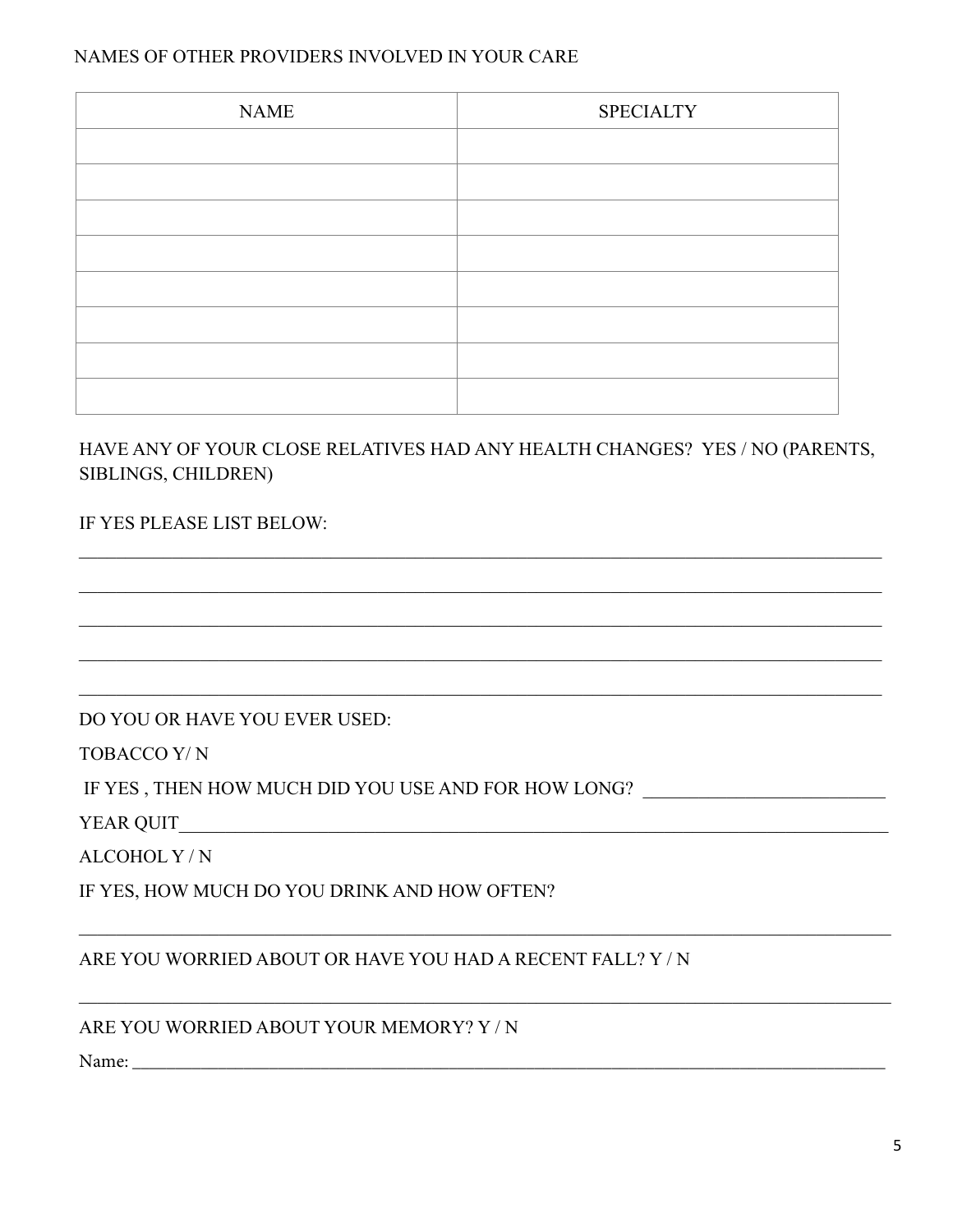#### **PLEASE CHECK ANY PREVENTIVE TESTING YOU HAVE HAD DONE**

| <b>TEST</b>              | DATE OF TESTING | <b>FACILITY</b> |
|--------------------------|-----------------|-----------------|
| <b>MAMMOGRAM</b>         |                 |                 |
| <b>COLONOSCOPY</b>       |                 |                 |
| <b>BONE DENSITY</b>      |                 |                 |
| PAP/PELVIC EXAM          |                 |                 |
| PROSTATE EXAM            |                 |                 |
| <b>EYE EXAM</b>          |                 |                 |
| <b>DENTAL EXAM</b>       |                 |                 |
| PROSTATE BLOOD TEST      |                 |                 |
| THYROID BLOOD TEST       |                 |                 |
| <b>CHOLESTEROL BLOOD</b> |                 |                 |
| <b>TEST</b>              |                 |                 |
|                          |                 |                 |

#### **HAVE YOU HAD ANY IMMUNIZATIONS?**

| <b>VACCINE</b>             | YES / NO | <b>DATE</b> |
|----------------------------|----------|-------------|
| <b>INFLUENZA (FLU)</b>     |          |             |
| <b>PNEUMOVAX</b>           |          |             |
| (PNEUMONIA)                |          |             |
| <b>ZOSTAVAX (SHINGLES)</b> |          |             |
| <b>TETANUS</b>             |          |             |

**DO YOU USE OXYGEN?** YES / NO DO YOU USE CONTINUOUS (24 HOURS)? YES / NO

| DO YOU USE AT NIGHT ONLY?                    | YES / NO |  |
|----------------------------------------------|----------|--|
| BY NASAL TUBING?                             | YES / NO |  |
| BY MASK?                                     | YES / NO |  |
| CPAP / BIPAP (CIRCLE ONE)                    |          |  |
| <b>UUT IM AULIANU AALIBI UU DA UALI UADA</b> |          |  |

**WHAT OXYGEN COMPANY DO YOU USE?** \_\_\_\_\_\_\_\_\_\_\_\_\_\_\_\_\_\_\_\_\_\_\_\_\_\_\_\_\_\_\_\_\_\_\_\_

#### **DO YOU HAVE A LIVING WILL OR ADVANCED DIRECTIVE? YES / NO**

(If you have one, please bring it to the visit)

**Name: \_\_\_\_\_\_\_\_\_\_\_\_\_\_\_\_\_\_\_\_\_\_\_\_\_\_\_\_\_\_\_\_\_\_\_\_\_\_\_\_\_\_\_\_\_\_\_\_\_\_\_\_\_\_\_\_\_\_\_\_\_\_\_\_\_\_\_\_\_\_\_**